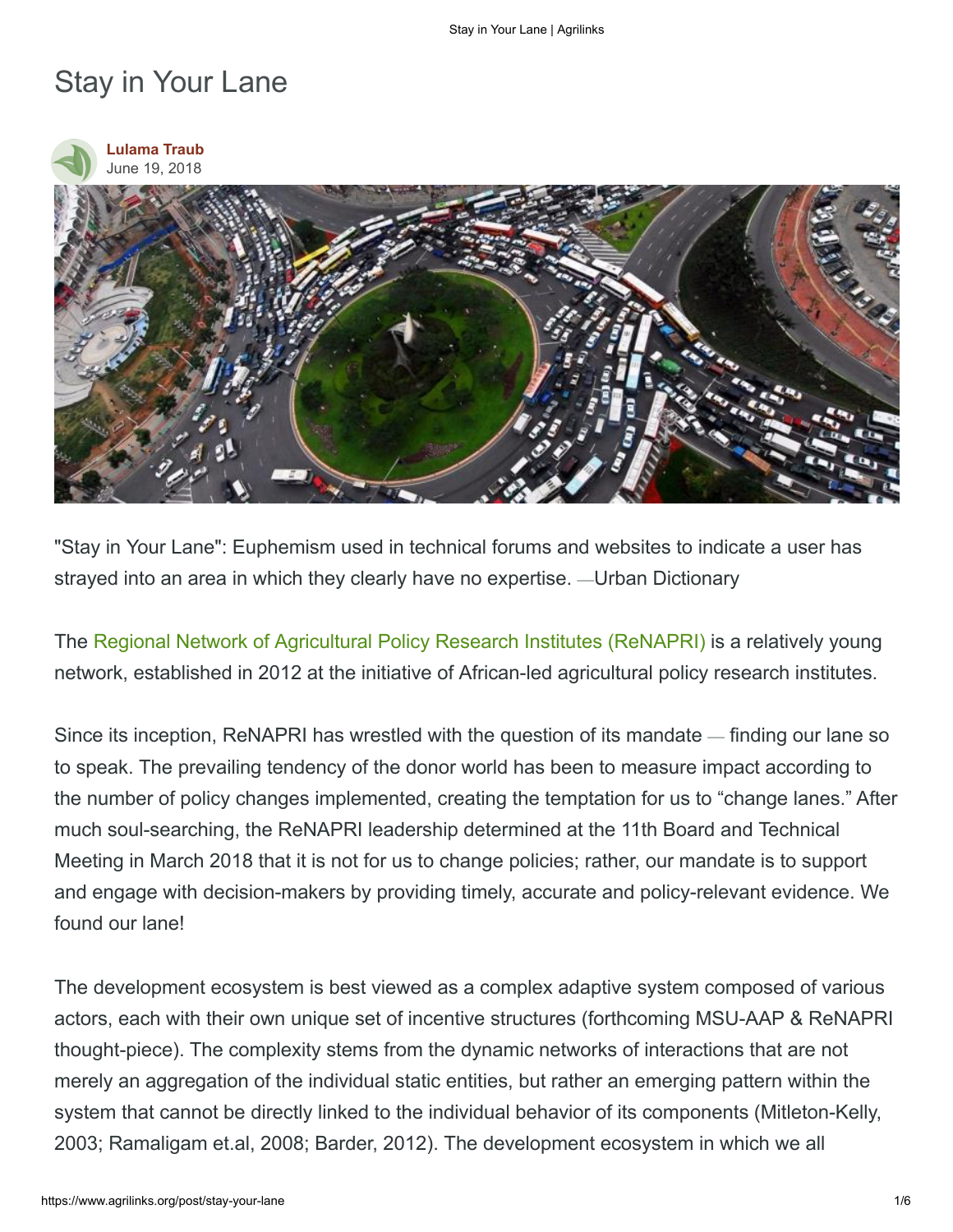work functions better when there is a clear delineation of the roles and responsibilities of each of the players within the system.

One of the most important roles of governments is to create an enabling environment that supports rising living standards. Doing so requires evidence on what works, what doesn't, and why. The role of ReNAPRI and its member institutions is to generate and translate that evidence into policy recommendations and/or programs as well as to engage in continual dialogue with policy-makers. As Dr. Akin Adesina, president of the African Development Bank, pointed out: our relevance, impact and sustainability depend on how often policy-makers call upon us to guide them. Table 1 demonstrates how ReNAPRI is operating within its role.

| <b>Country: Institution</b>                                                                         | <b>Government Policy Request</b>                                                                                                                                                                        | <b>Department</b>                            | <b>Method of</b><br><b>Engagement</b>              |
|-----------------------------------------------------------------------------------------------------|---------------------------------------------------------------------------------------------------------------------------------------------------------------------------------------------------------|----------------------------------------------|----------------------------------------------------|
| <b>Democratic Republic of</b><br>Congo (DRC): Institut de<br>Recherches Economiques et<br>Kinshasha | Provide analysis of the economic<br>growth and potential economic<br>Sociales (IRES), Universite de development areas for the DRC.                                                                      | Ministry of<br>Agriculture                   | Research report<br>tabled to ministry.             |
| <b>Kenya: Tegemeo Institute of</b><br>Agricultural Policy and<br>Development, Egerton<br>University | Provide expertise and technical<br>information towards the<br>preparation of the Agriculture<br>Sector Growth and<br><b>Transformation Strategy</b><br>(ASGTS).                                         | Ministry of<br>Agriculture and<br>Irrigation | Participation in<br>working group; draft<br>ASGTS. |
|                                                                                                     | Calculate projections of cost for<br>2018/19 maize production, which Ministry of<br>is a guide for determining prices Agriculture and<br>under the strategic food reserves Irrigation<br>(SFR) program. |                                              | Findings reported to<br>the SFR.                   |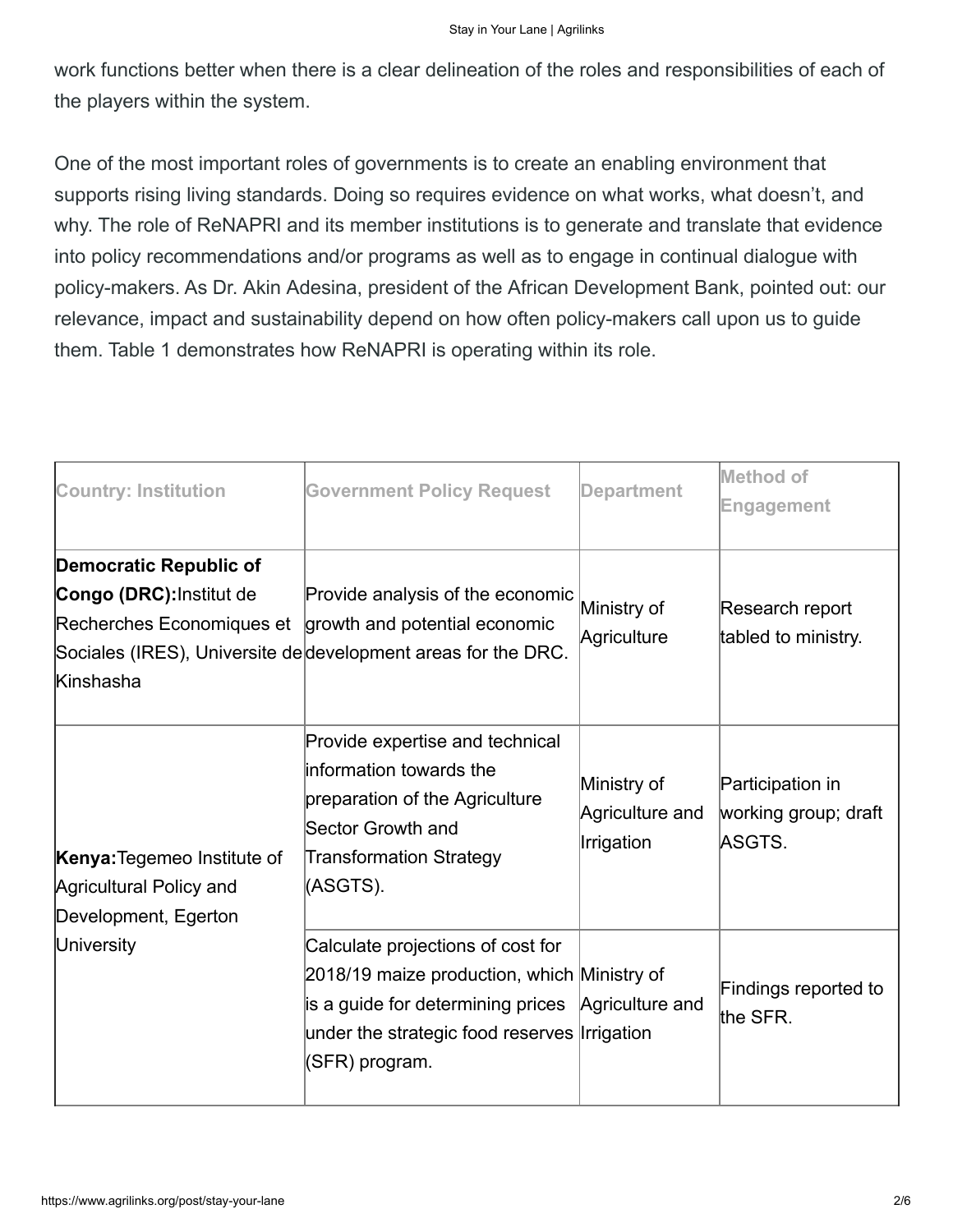| <b>Country: Institution</b>                                                                                                                               | <b>Government Policy Request</b>                                                                                          | <b>Department</b>                                                                 | <b>Method of</b><br><b>Engagement</b>                                                                          |
|-----------------------------------------------------------------------------------------------------------------------------------------------------------|---------------------------------------------------------------------------------------------------------------------------|-----------------------------------------------------------------------------------|----------------------------------------------------------------------------------------------------------------|
| <b>Malawi: Center for Agriculture</b><br><b>Research and Development</b><br>(CARD), Lilongwe University<br>of Agriculture & Natural<br>Resources (LUANAR) | Contribute to Malawi's annual<br>Food Balance Sheet (FBS).                                                                | Ministry of<br>Agriculture,<br>Irrigation and<br>Water<br>Development<br>(MoAIWD) | Initial training and<br>presentations on the<br>partial-equilibrium<br>model to government<br>representatives. |
|                                                                                                                                                           | Assess performance of<br>agricultural estates and<br>smallholder farmers cultivating<br>within the bounds of the estates. | Ministry of<br>Lands, Housing<br>and Urban<br>Development<br>(MoHULD)             | <b>Results informed the</b><br>agricultural<br>commercialization<br>programme.                                 |
| Mozambique: Research<br>Center for Agriculture Policy<br>and Agri-systems (CEPPAG),<br>Eduardo Mondlane University                                        | Recommend how to prevent and<br>address biological invasions into<br>the Mozambique's ecosystems.                         | Ministry of<br>Agriculture and<br>Food Security & working paper.<br>Academia      | Presentations and                                                                                              |
|                                                                                                                                                           | Recommendations on price<br>setting mechanisms for farmers<br>and tax policies on import/export<br>trade.                 | Ministry of<br>Agriculture &<br>Food Security                                     | Technical notes,<br>policy briefs, and<br>presentations.                                                       |
| South Africa: Bureau for Food passed by Parliament.<br>and Agricultural Policy (BFAP)                                                                     | Request for comments on the<br>"Land Expropriation Without<br>Compensation Resolution"                                    | Constitutional<br><b>Review</b><br>Committee                                      | Written review and<br>recommendations<br>tabled.                                                               |
|                                                                                                                                                           | Analysis of the effect of zero-<br>rating VAT for meat products on<br>red meat consumption.                               | <b>Red Meat</b><br>Industry Forum<br>(RMIF)                                       | Written report.                                                                                                |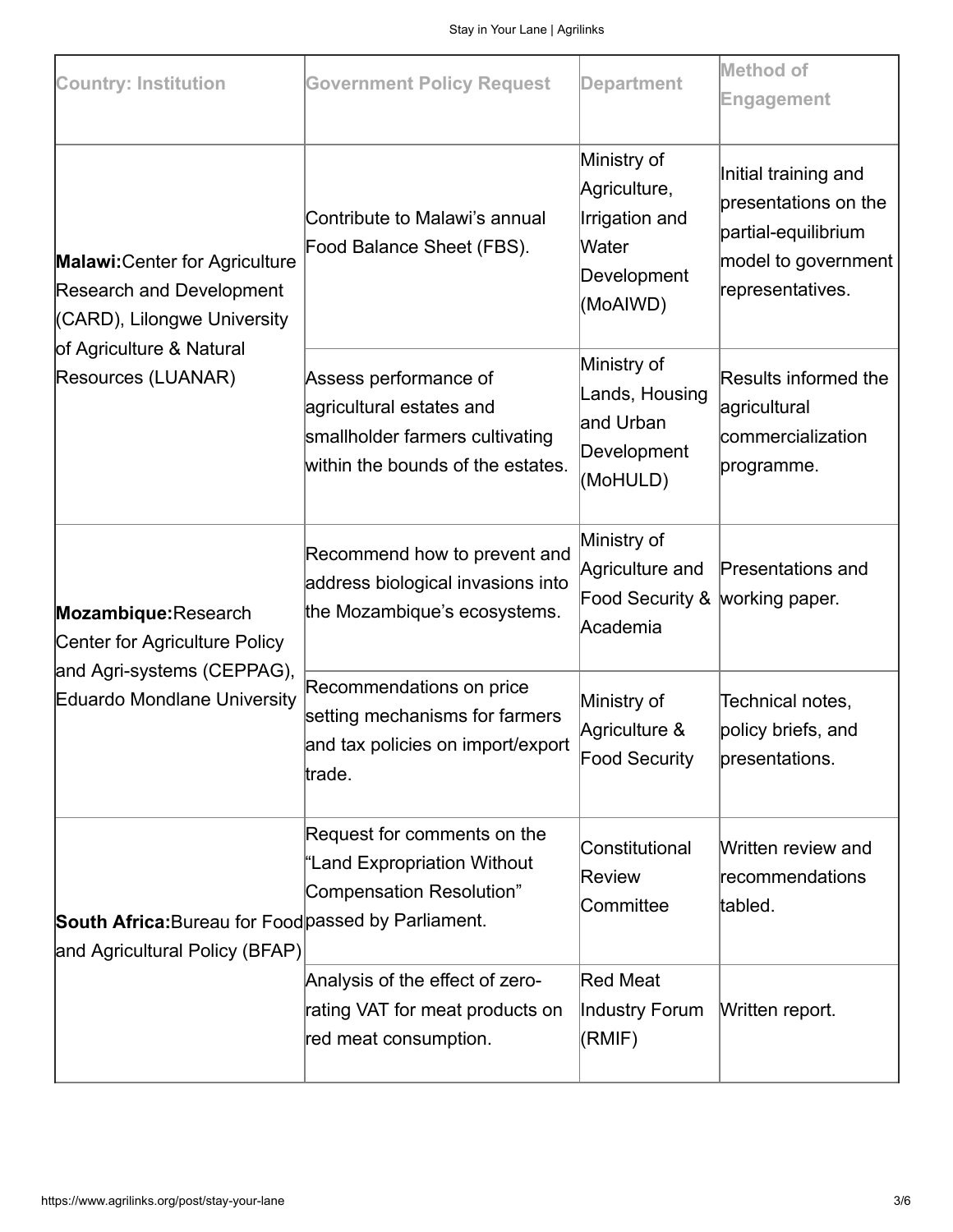| <b>Country: Institution</b>                                                                                                           | <b>Government Policy Request</b>                                                                                                                 | <b>Department</b>                                                                         | <b>Method of</b>                                                                                        |
|---------------------------------------------------------------------------------------------------------------------------------------|--------------------------------------------------------------------------------------------------------------------------------------------------|-------------------------------------------------------------------------------------------|---------------------------------------------------------------------------------------------------------|
|                                                                                                                                       |                                                                                                                                                  |                                                                                           | <b>Engagement</b>                                                                                       |
| Tanzania: School of<br>Agriculture Economics and<br>Business Studies (SAEBS),<br>Sokoine University of<br>Agriculture (SUA), Tanzania | Conduct research regarding<br>women empowerment, poverty<br>alleviation, pre- and post-harvest<br>technologies and climate smart<br>agriculture. | Kilimanjaro<br>District Council,<br>and the<br>Revolutionary<br>Government of<br>Zanzibar | Workshop on<br>findings.                                                                                |
|                                                                                                                                       | Review of cashew nut marketing<br>policy.                                                                                                        | Ministry of<br>Agriculture,<br>Livestock and<br>Fisheries                                 | <b>Dissemination</b><br>workshop and paper<br>publication.                                              |
| <b>Uganda: Makerere University</b>                                                                                                    | Analysis of the dairy value chain<br>& development of the strategic<br>plan for the food sector in<br>Uganda.                                    | National<br>Agricultural<br>Advisory<br>Services                                          | Position paper and<br>report.                                                                           |
|                                                                                                                                       | <b>Evaluation of the Fisheries Value</b><br>Chain.                                                                                               | African<br>Development<br>Bank                                                            | Position paper and<br>report.                                                                           |
| Zambia: Indaba Agricultural<br><b>Policy Research Institute</b>                                                                       | Assess nutrition figures.                                                                                                                        | Ministry of<br>Agriculture                                                                | Advisory note.                                                                                          |
|                                                                                                                                       | Provide technical support on<br>report analyzing fish consumption<br>and demand.                                                                 | Ministry of<br>Agriculture                                                                | Report presented to<br>Ministry of Fisheries<br>and Livestock, and<br>Zambia National<br>Farmers Union. |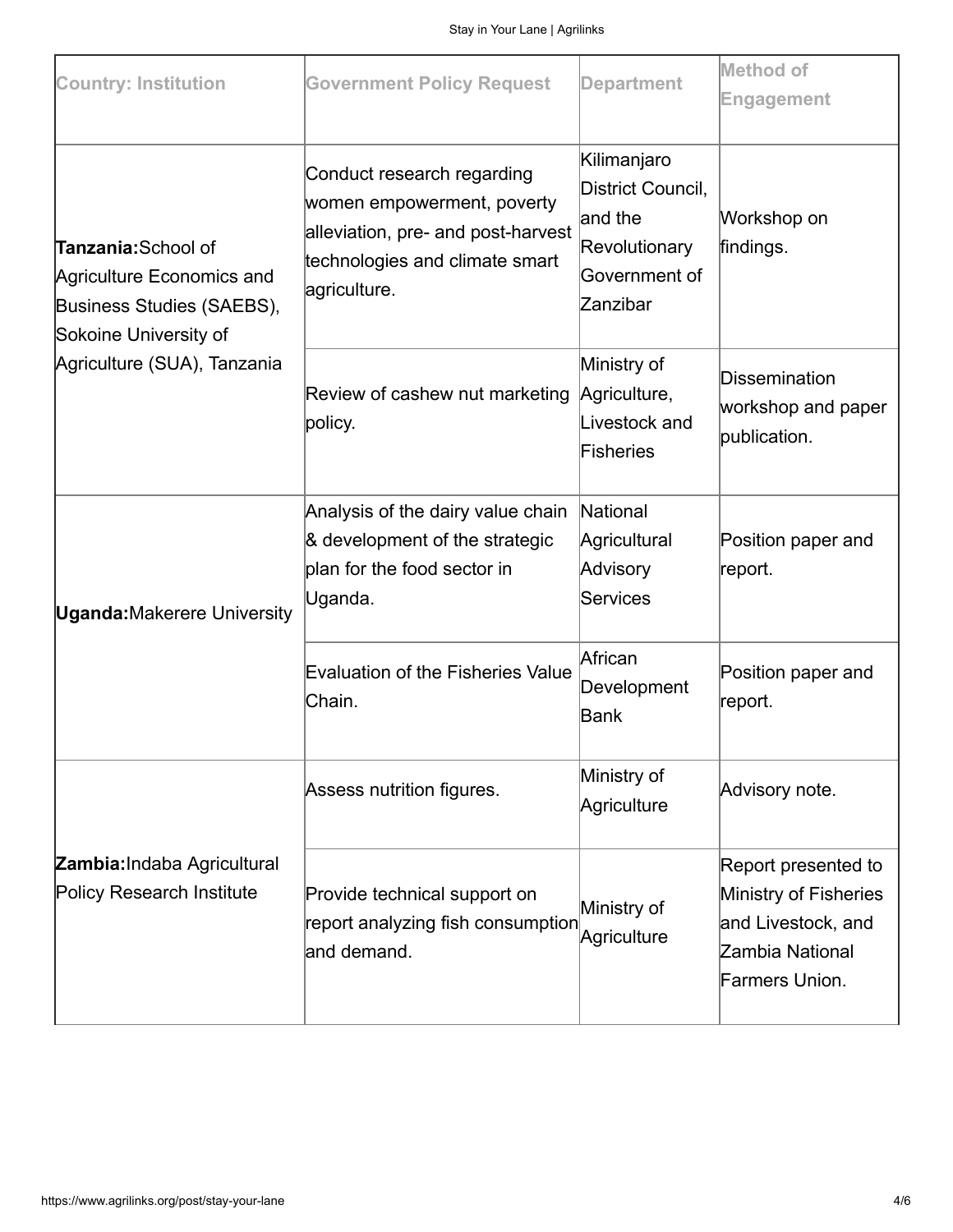| <b>Country: Institution</b>                                                            | <b>Government Policy Request</b>                                                   | <b>Department</b>                                                     | Method of<br>Engagement                                |
|----------------------------------------------------------------------------------------|------------------------------------------------------------------------------------|-----------------------------------------------------------------------|--------------------------------------------------------|
| <b>Zimbabwe:</b> Department of<br>Agricultural Economics &<br>Extension, University of | Draft Zimbabwe's Agriculture<br>Marketing and Trade Policy.                        | Ministry of<br>Lands,<br>Agriculture and<br>Rural<br>Resettlement     | Policy documentation<br>and dissemination<br>workshop. |
| <b>Zimbabwe</b>                                                                        | Review of the Community Based<br>Natural Resource Management<br>(CBNRM) Framework. | Ministry of<br>Environment,<br>Water and<br>Climate Change Framework. | Meetings, workshop,<br>recommended<br>changes to CBNRM |

This table shows how we interact with policy-makers and other stakeholders to provide options for their consideration and to tease out the benefits and costs, and who wins and who loses, from alternative policy options. We do not believe that it is our role to force policy-makers to change policies in particular directions. That is for civil society, and for society as a whole, to decide. This delineation clarifies the roles of the respective agents within the system (our lanes). If we stray into areas that are not within our mandate we change the incentive structures and create the potential for corruption and erosion of the system — in short, we are in danger of a pile-up.

The expectation by external organizations that ReNAPRI demonstrates impact by the number of policy recommendations adopted will force us into the political arena where decision-making is dependent not only on evidence but also internal political mechanisms — a "lane" which we are not equipped (and neither should we be) to handle. On this road to development, it is important to stay focused and play to our strengths thereby ensuring safe arrival at our destination.

References:

1. Barder, O. (2012). The Implications of Complexity for Development. Lecture. Centre for Global Development. Available online at:<http://www.cgdev.org/doc/CGDPresentations/complexity/player.html>.